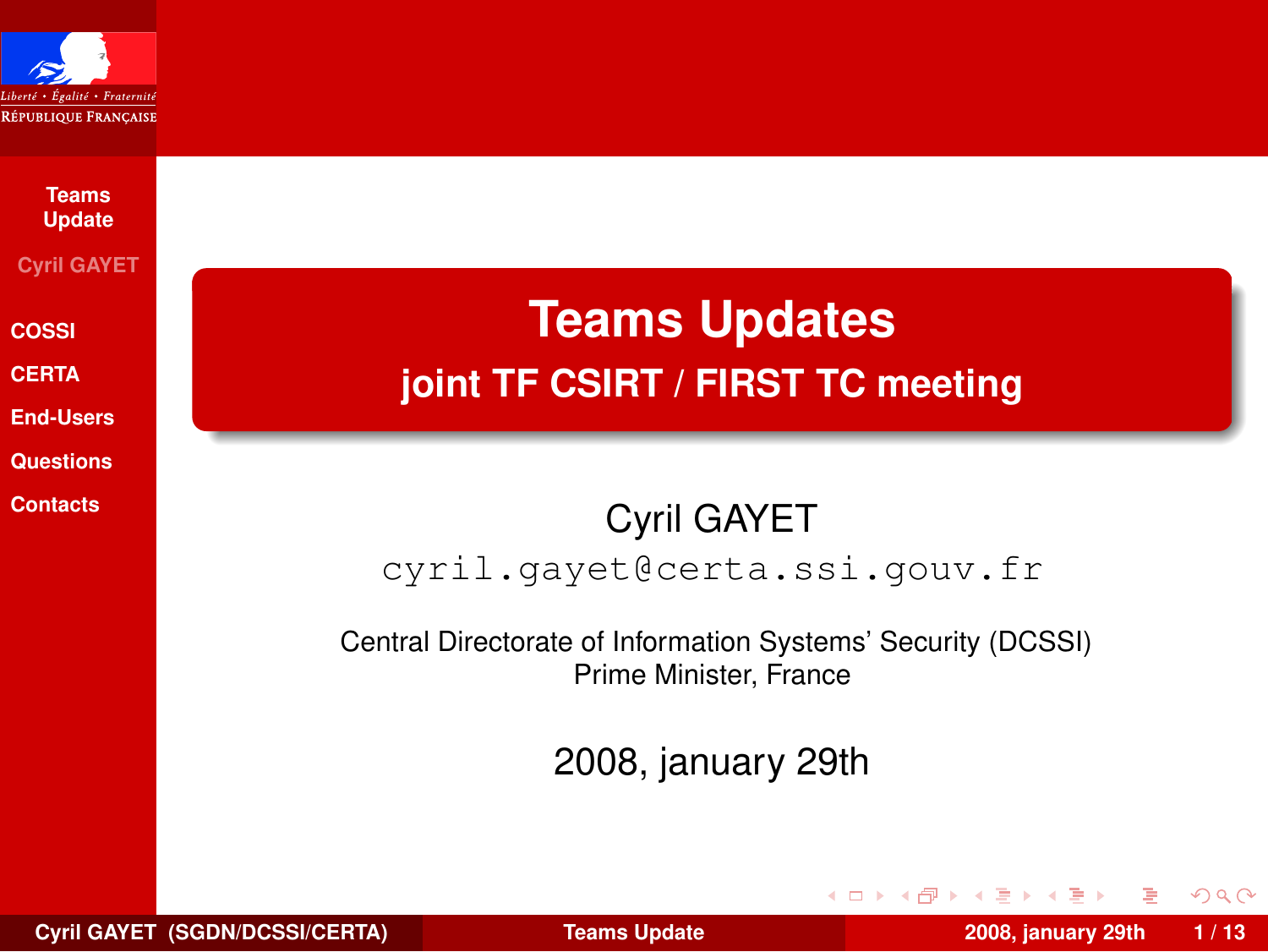

#### **Teams [Update](#page-0-0)**

#### **Cyril GAYET**

- **[COSSI](#page-1-0)**
- **[CERTA](#page-3-0)**
- **[End-Users](#page-6-0)**
- **[Questions](#page-9-0)**
- **[Contacts](#page-11-0)**

## **1 [COSSI presentation](#page-1-0)**

- **2 [Roles of the CERTA](#page-3-0)**
- **3 [End-Users education in France](#page-6-0)**
- **4 [Questions](#page-9-0)**



Ε

<span id="page-1-0"></span> $299$ 

 $\left\{ \begin{array}{ccc} 1 & 0 & 0 \\ 0 & 1 & 0 \end{array} \right\}$  ,  $\left\{ \begin{array}{ccc} 0 & 0 & 0 \\ 0 & 0 & 0 \end{array} \right\}$  ,  $\left\{ \begin{array}{ccc} 0 & 0 & 0 \\ 0 & 0 & 0 \end{array} \right\}$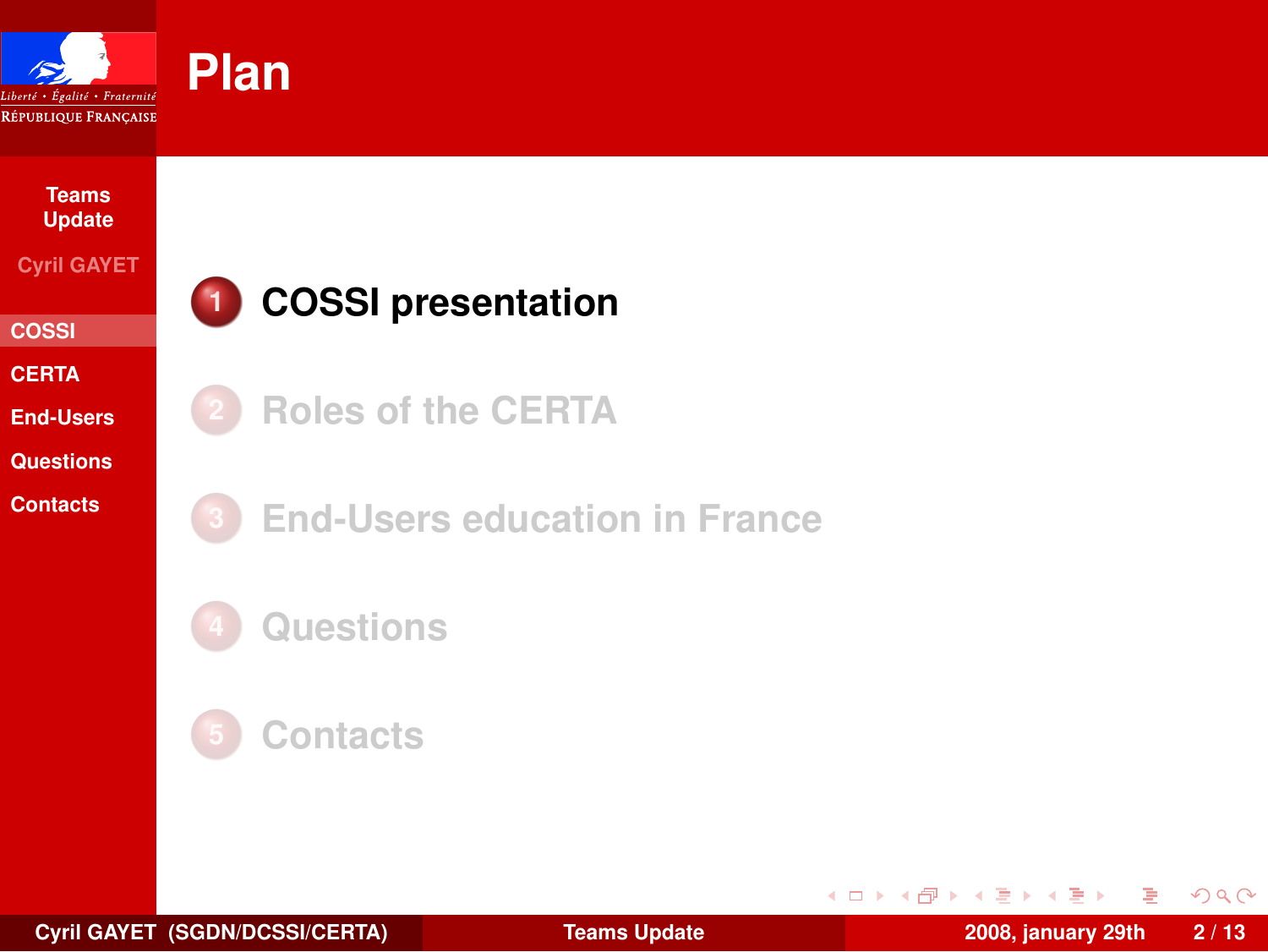

# **What is the COSSI**



**Cyril GAYET (SGDN/DCSSI/CERTA) [Teams Update](#page-0-0) 2008, january 29th 3 / 13**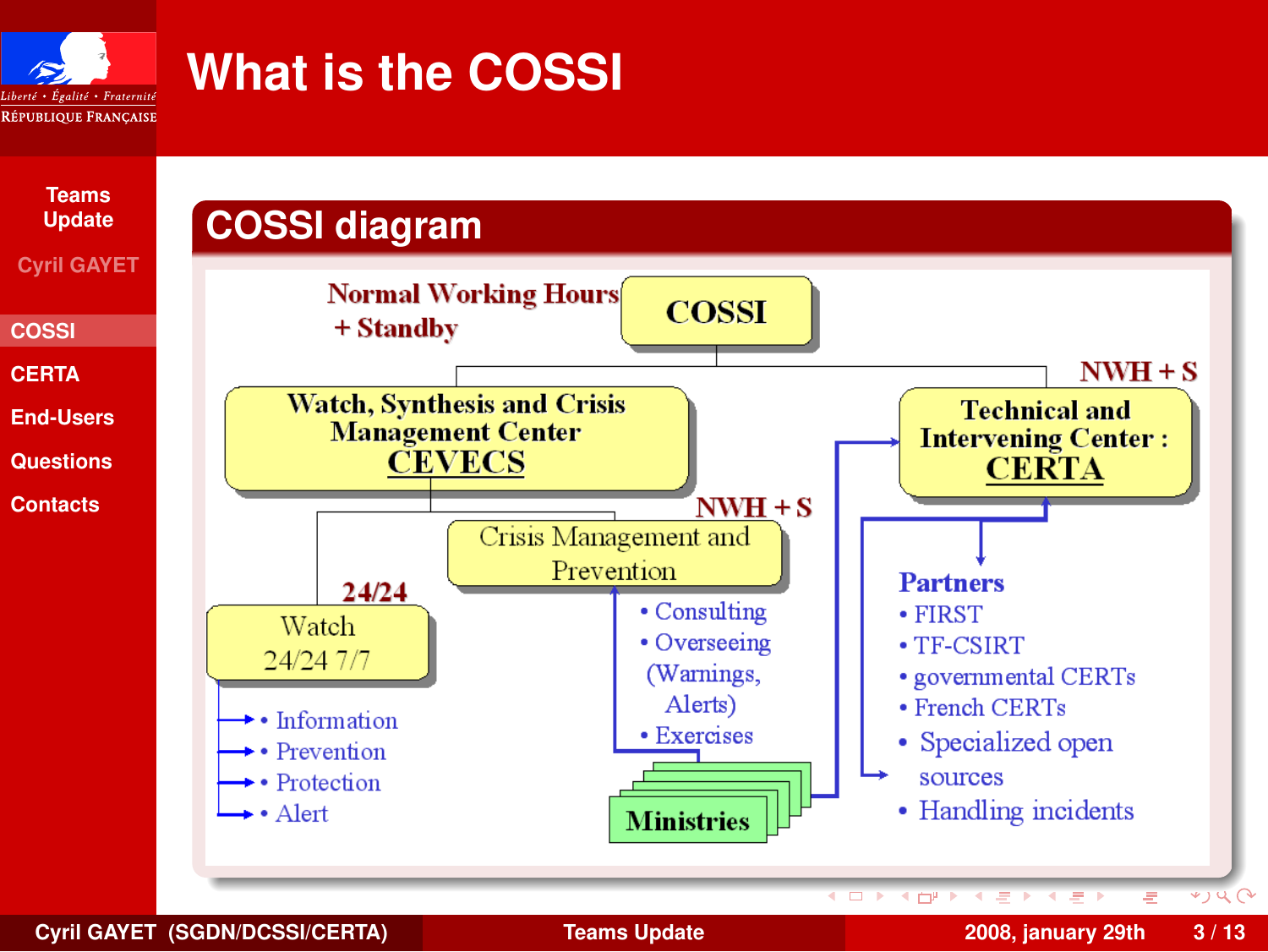

#### **Teams [Update](#page-0-0) Cyril GAYET**

**[COSSI](#page-1-0)**

**[CERTA](#page-3-0)**

**[End-Users](#page-6-0)**

**[Questions](#page-9-0)**

**[Contacts](#page-11-0)**



## **2 [Roles of the CERTA](#page-3-0)**



**3 [End-Users education in France](#page-6-0)**





Ε

<span id="page-3-0"></span> $299$ 

 $\left\{ \begin{array}{ccc} 1 & 0 & 0 \\ 0 & 1 & 0 \end{array} \right\}$  ,  $\left\{ \begin{array}{ccc} 0 & 0 & 0 \\ 0 & 0 & 0 \end{array} \right\}$  ,  $\left\{ \begin{array}{ccc} 0 & 0 & 0 \\ 0 & 0 & 0 \end{array} \right\}$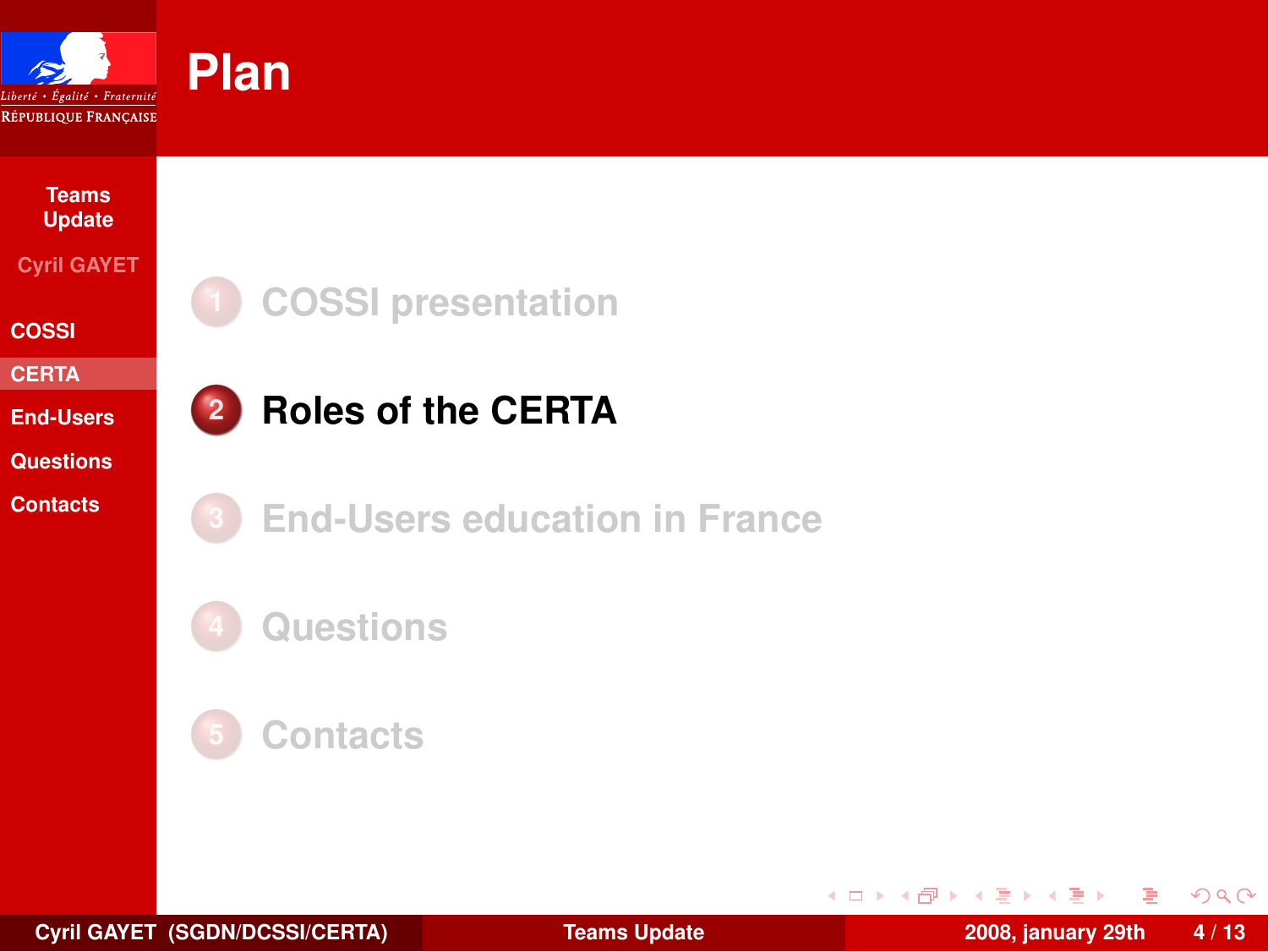

## **Roles of the CERTA**



#### **Cyril GAYET**

**[COSSI](#page-1-0)**

**[CERTA](#page-3-0)**

**[End-Users](#page-6-0)**

**[Questions](#page-9-0)**

**[Contacts](#page-11-0)**

### **Roles of the CERTA**

- Deal with security incidents
- Prevent security incidents
- Warn people about trends and vulnerabilities
- Train his constituency

 $QQ$ 

イロト イ母 トイヨ トイヨト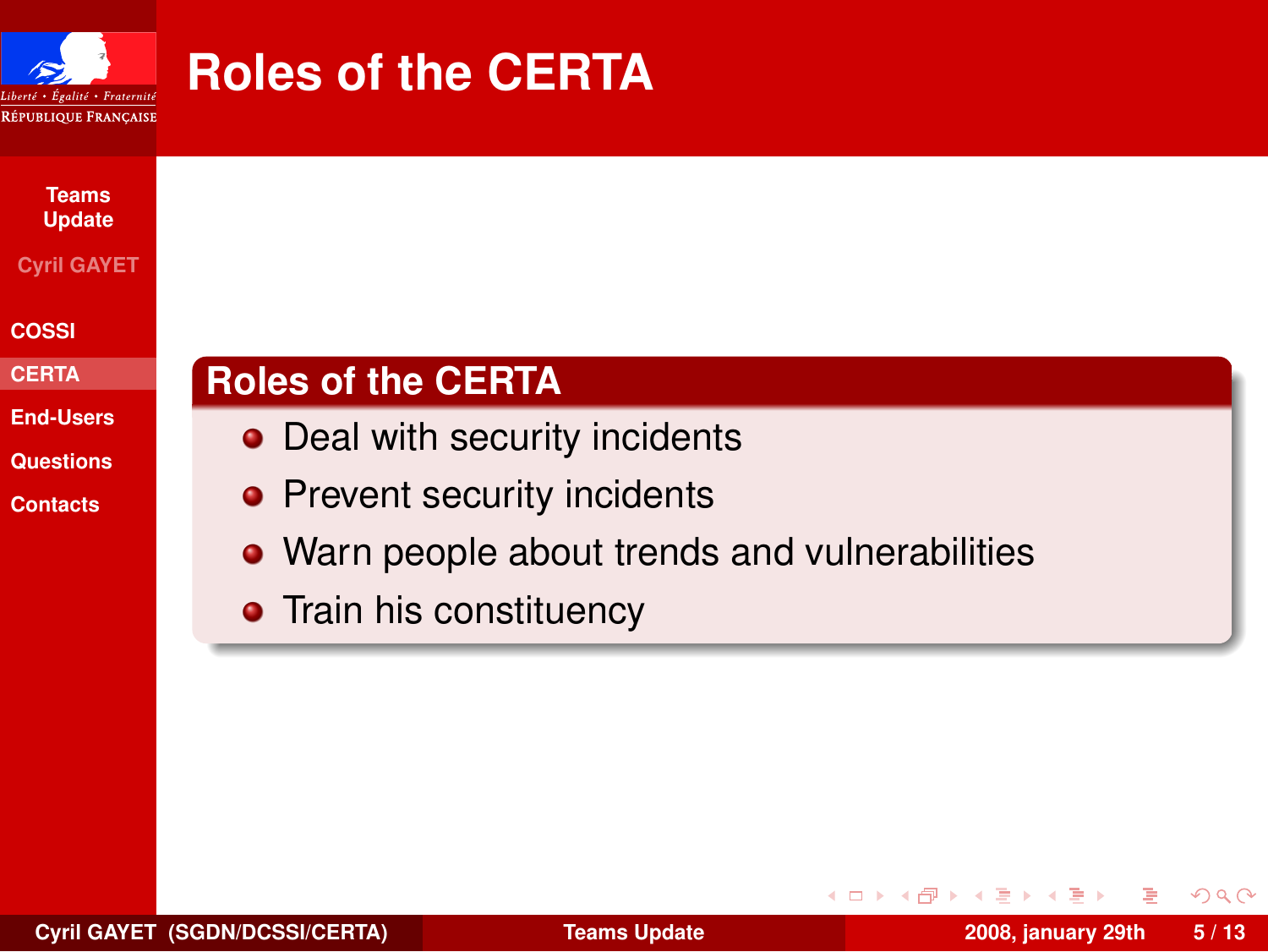

# **The CERTA as a CSIRT**



#### **Cyril GAYET**

**[COSSI](#page-1-0)**

**[CERTA](#page-3-0)**

**[End-Users](#page-6-0)**

**[Questions](#page-9-0)**

**[Contacts](#page-11-0)**

### **As a CSIRT, the CERTA :**

- Is a contact for France related incidents
- Works closely with the French ISP
- Proactively tracks compromised machines
- make forensic, reverse engineering

 $\Omega$ 

- イラト イラト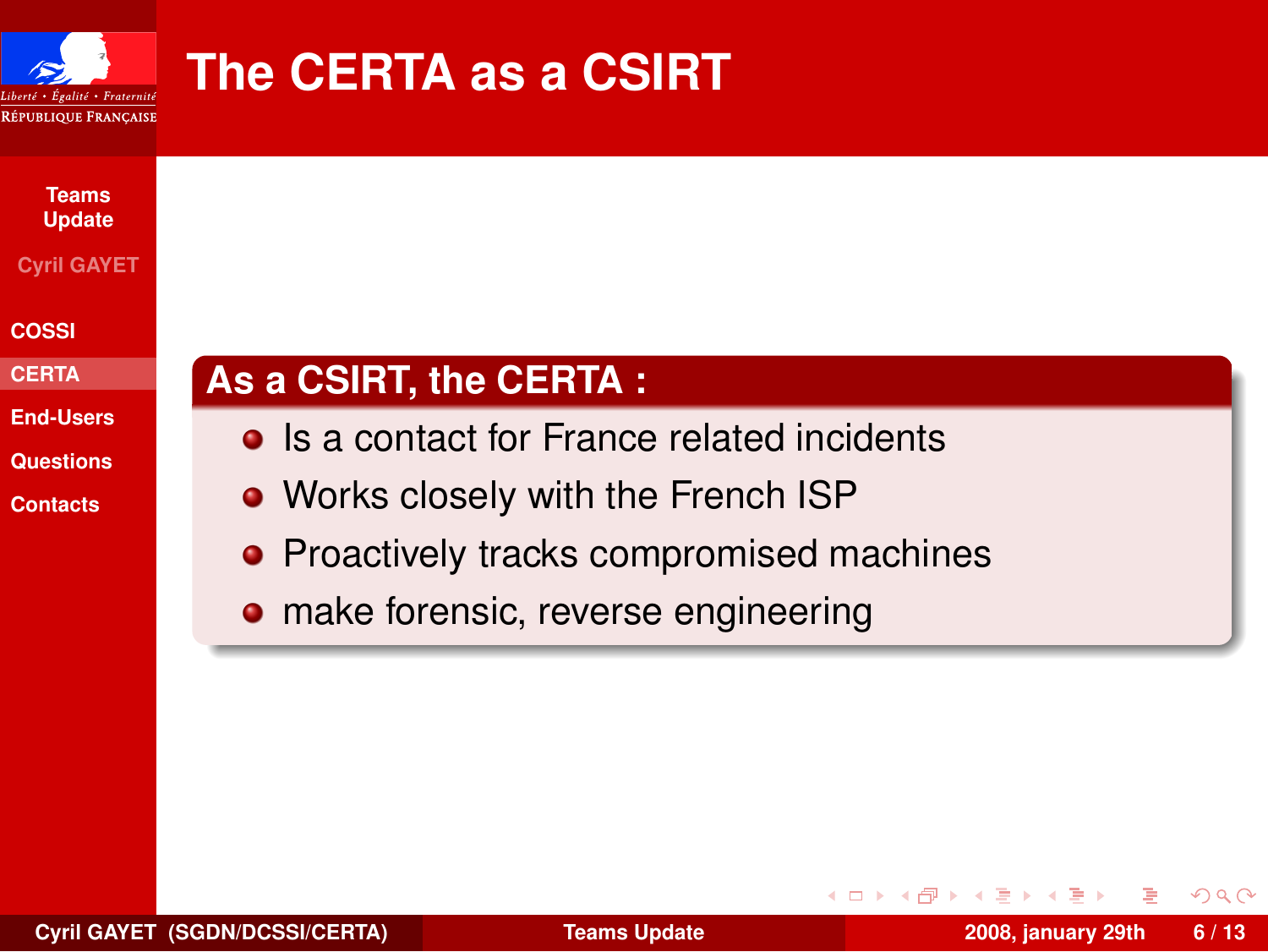

### **[Update](#page-0-0) Cyril GAYET [COSSI](#page-1-0)**

**Teams**

**[CERTA](#page-3-0)**

**[End-Users](#page-6-0)**

**[Questions](#page-9-0)**

**[Contacts](#page-11-0)**



**2 [Roles of the CERTA](#page-3-0)**



### **3 [End-Users education in France](#page-6-0)**





**Cyril GAYET (SGDN/DCSSI/CERTA) [Teams Update](#page-0-0) 2008, january 29th 7 / 13**

Ε

<span id="page-6-0"></span> $299$ 

 $\left\{ \begin{array}{ccc} 1 & 0 & 0 \\ 0 & 1 & 0 \end{array} \right\}$  ,  $\left\{ \begin{array}{ccc} 0 & 0 & 0 \\ 0 & 0 & 0 \end{array} \right\}$  ,  $\left\{ \begin{array}{ccc} 0 & 0 & 0 \\ 0 & 0 & 0 \end{array} \right\}$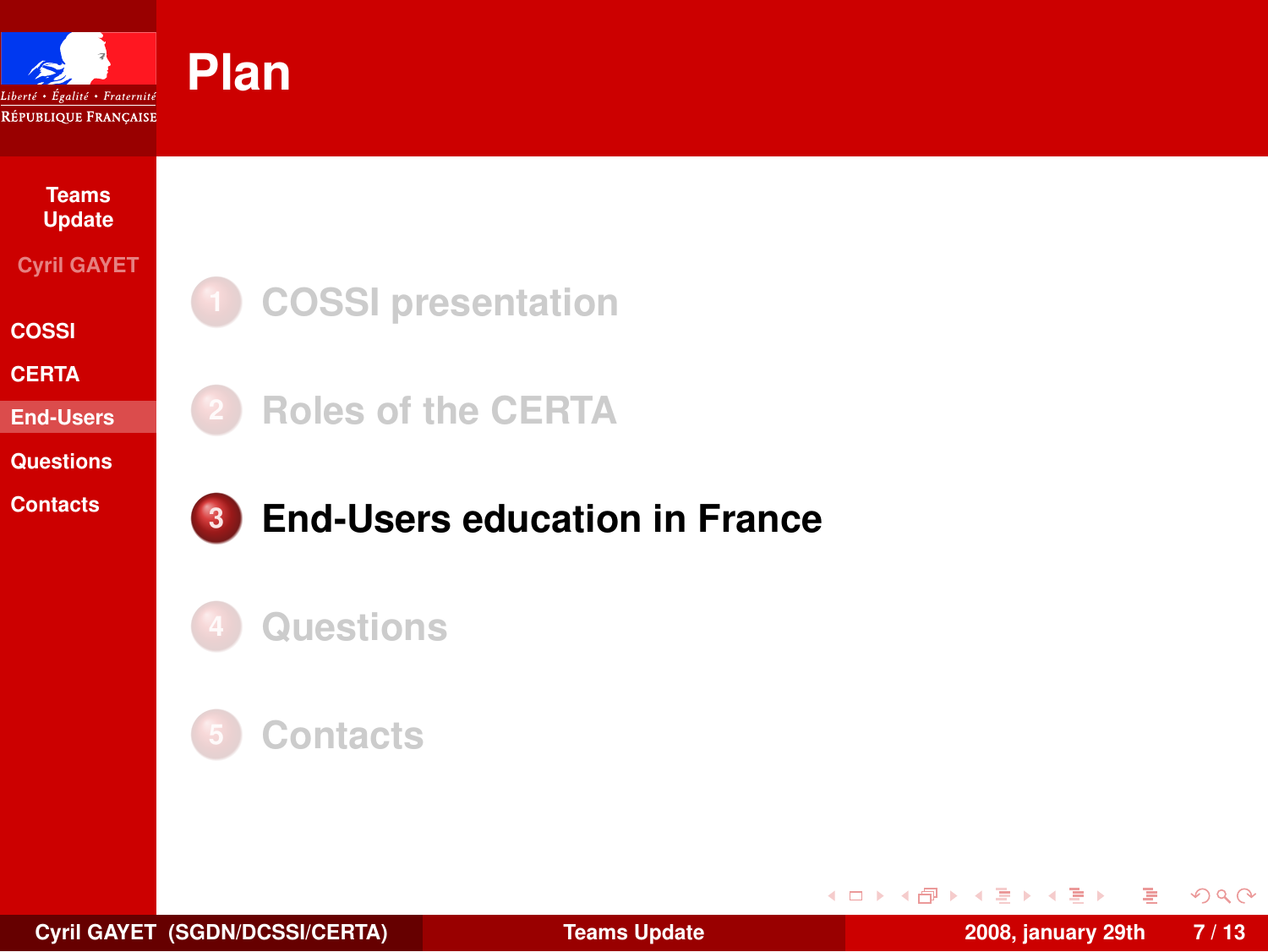

## **End-Users education**

**Teams [Update](#page-0-0)**

**Cyril GAYET**

**[COSSI](#page-1-0)**

- **[CERTA](#page-3-0)**
- **[End-Users](#page-6-0)**
- **[Questions](#page-9-0)**
- **[Contacts](#page-11-0)**

### **An Information Security Web portal**

- **A Prime Minister initiative**
- **Make Information Security understandable**
- Public and private contributions
- Provide configuration guides
- Will provide e-learning modules
- Will provide a diagnostic tool

### **Openning**

- Openning was expected on January 29th
- $\bullet$  But  $\ldots$ : ) It happens !

 $\Omega$ 

14.

**B** B

 $\leftarrow$   $\Box$   $\rightarrow$   $\leftarrow$   $\Box$   $\rightarrow$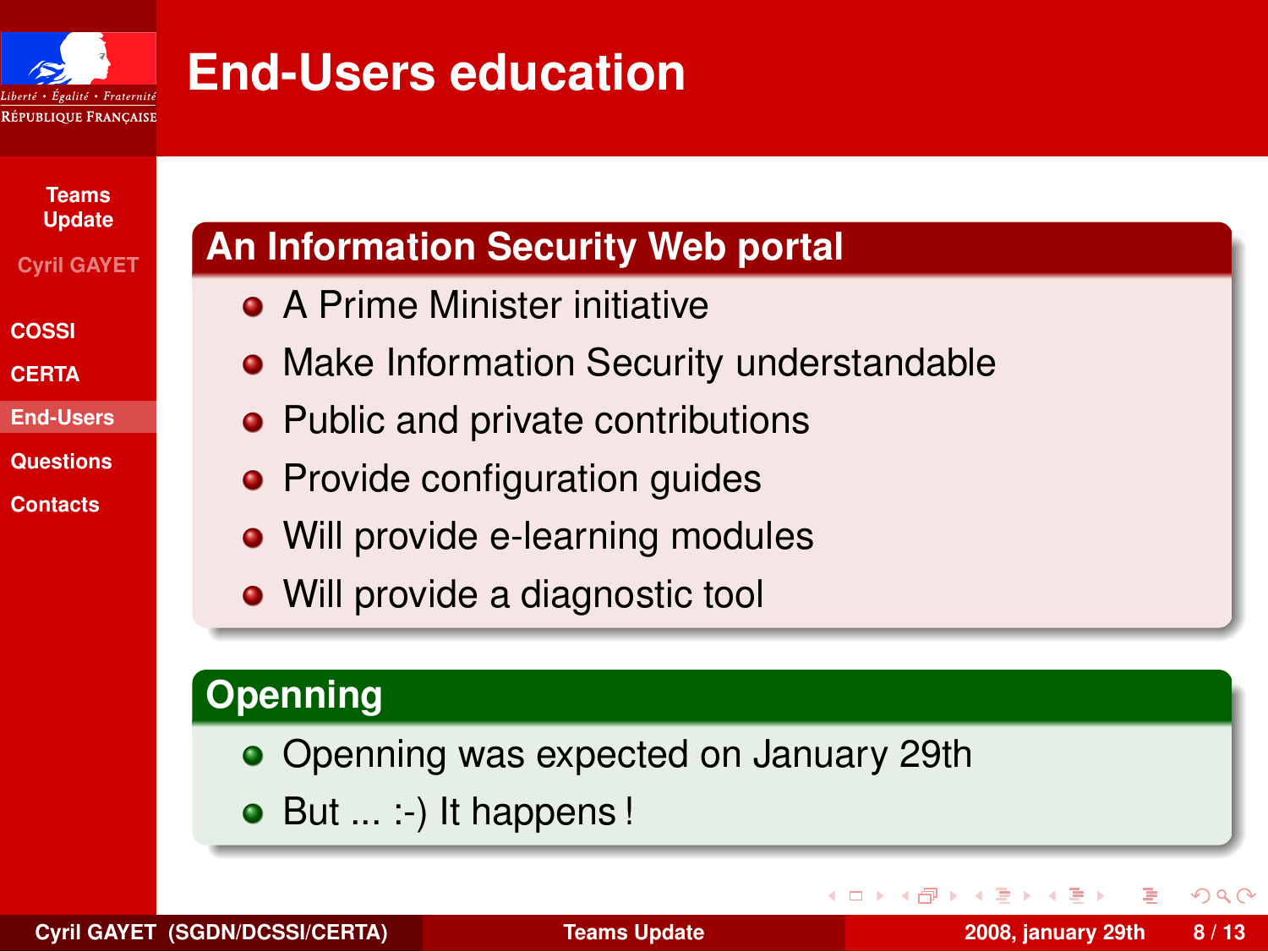

# **The security Web Portal**



**Cyril GAYET (SGDN/DCSSI/CERTA) [Teams Update](#page-0-0) 2008, january 29th 9 / 13**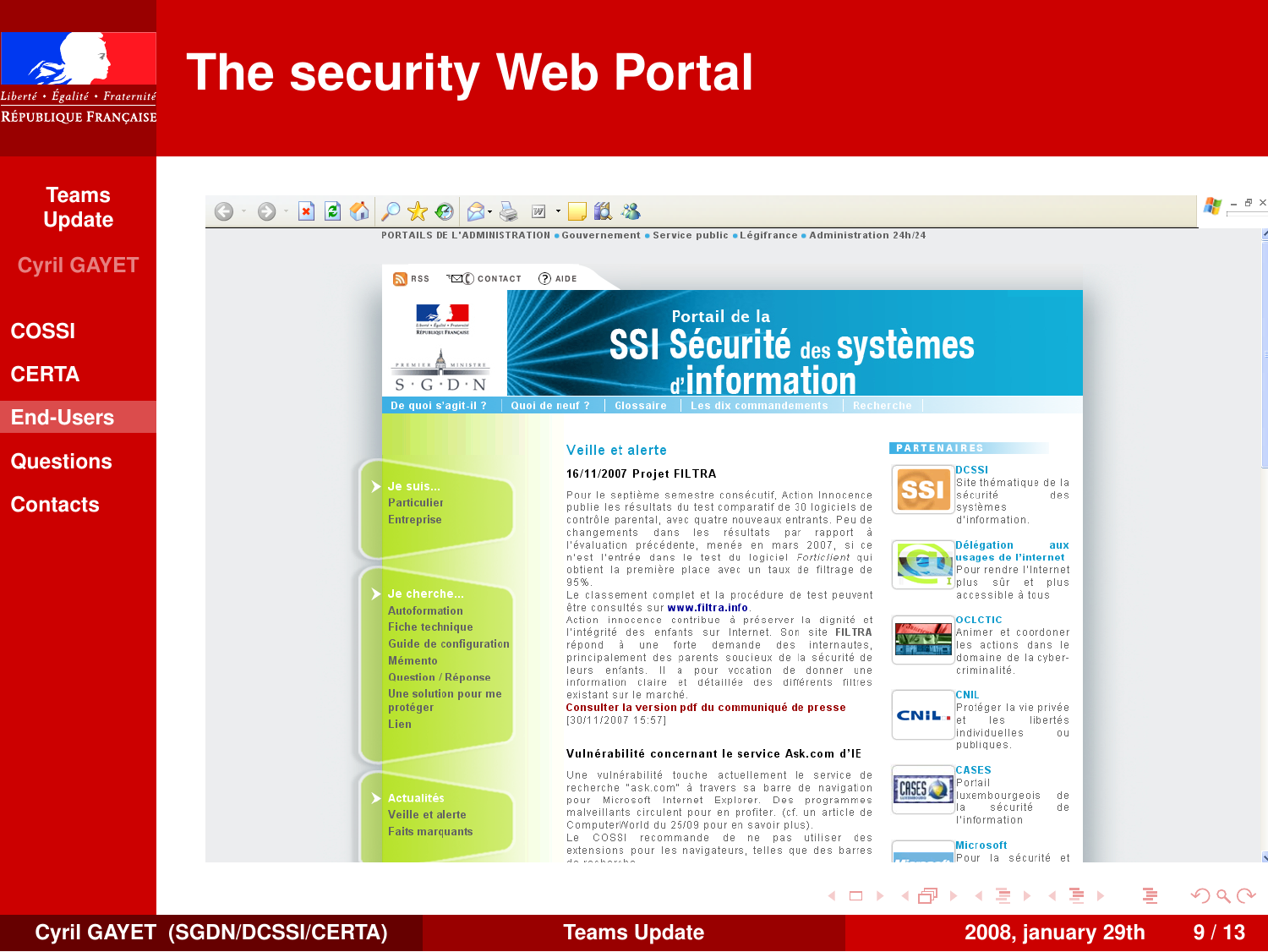

## **[Update](#page-0-0) Cyril GAYET [COSSI](#page-1-0)**

**Teams**

**[CERTA](#page-3-0)**

**[End-Users](#page-6-0)**

**[Questions](#page-9-0)**

**[Contacts](#page-11-0)**



**2 [Roles of the CERTA](#page-3-0)**

**3 [End-Users education in France](#page-6-0)**





**Cyril GAYET (SGDN/DCSSI/CERTA) [Teams Update](#page-0-0) 2008, january 29th 10 / 13**

Ε

<span id="page-9-0"></span> $299$ 

 $(1 + 4\sqrt{10}) + (1 + 2\sqrt{10}) + (1 + 2\sqrt{10})$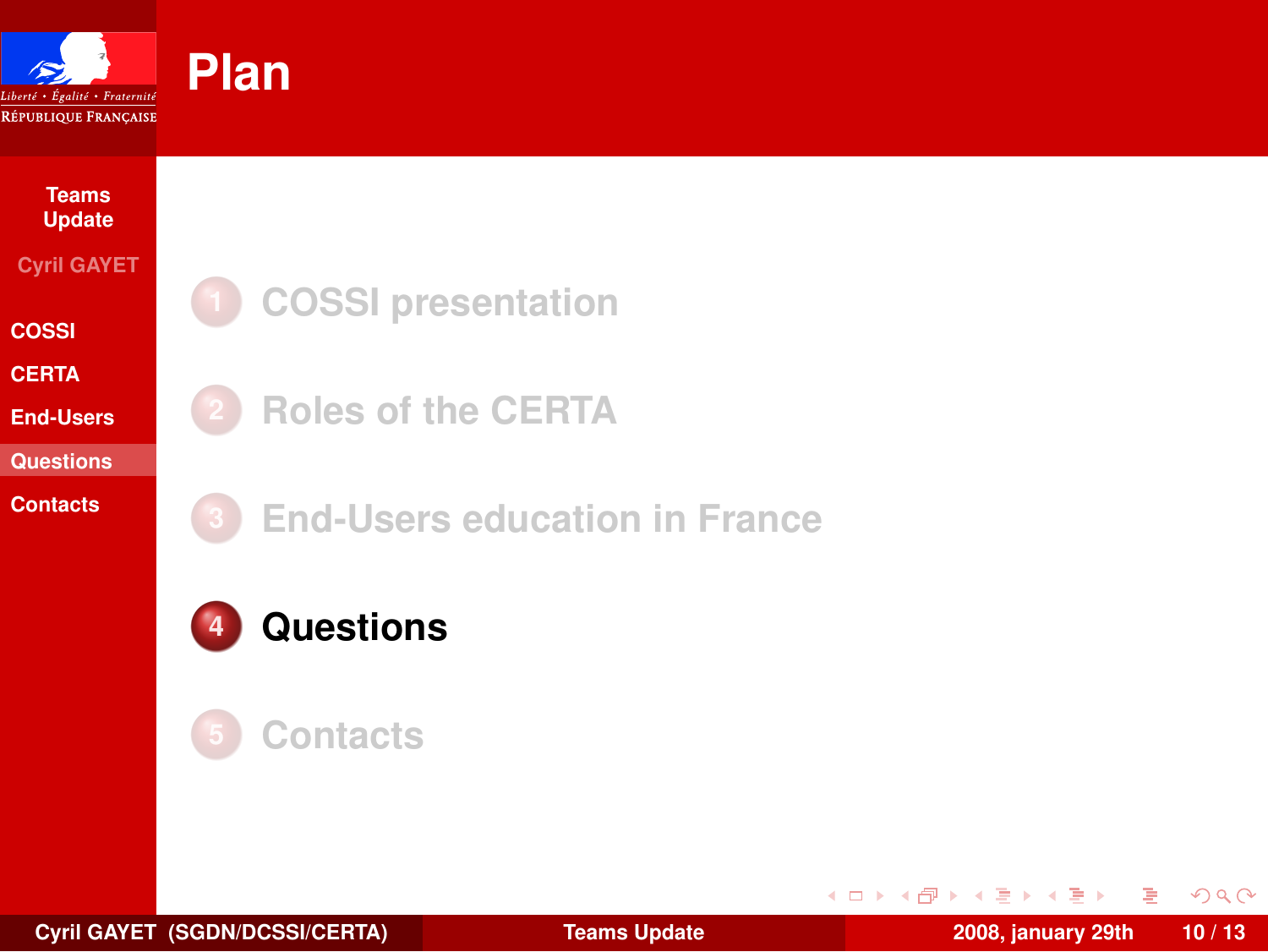

| <b>Teams</b><br><b>Update</b> |                           |
|-------------------------------|---------------------------|
| <b>Cyril GAYET</b>            |                           |
| <b>COSSI</b>                  |                           |
| <b>CERTA</b>                  |                           |
| <b>End-Users</b>              | <b>Questions?</b>         |
| <b>Questions</b>              | • Meet me at social event |
| <b>Contacts</b>               |                           |
|                               | • Send me an email        |

重

**K ロ ト K 御 ト K 君 ト K 君** 

<span id="page-10-0"></span> $299$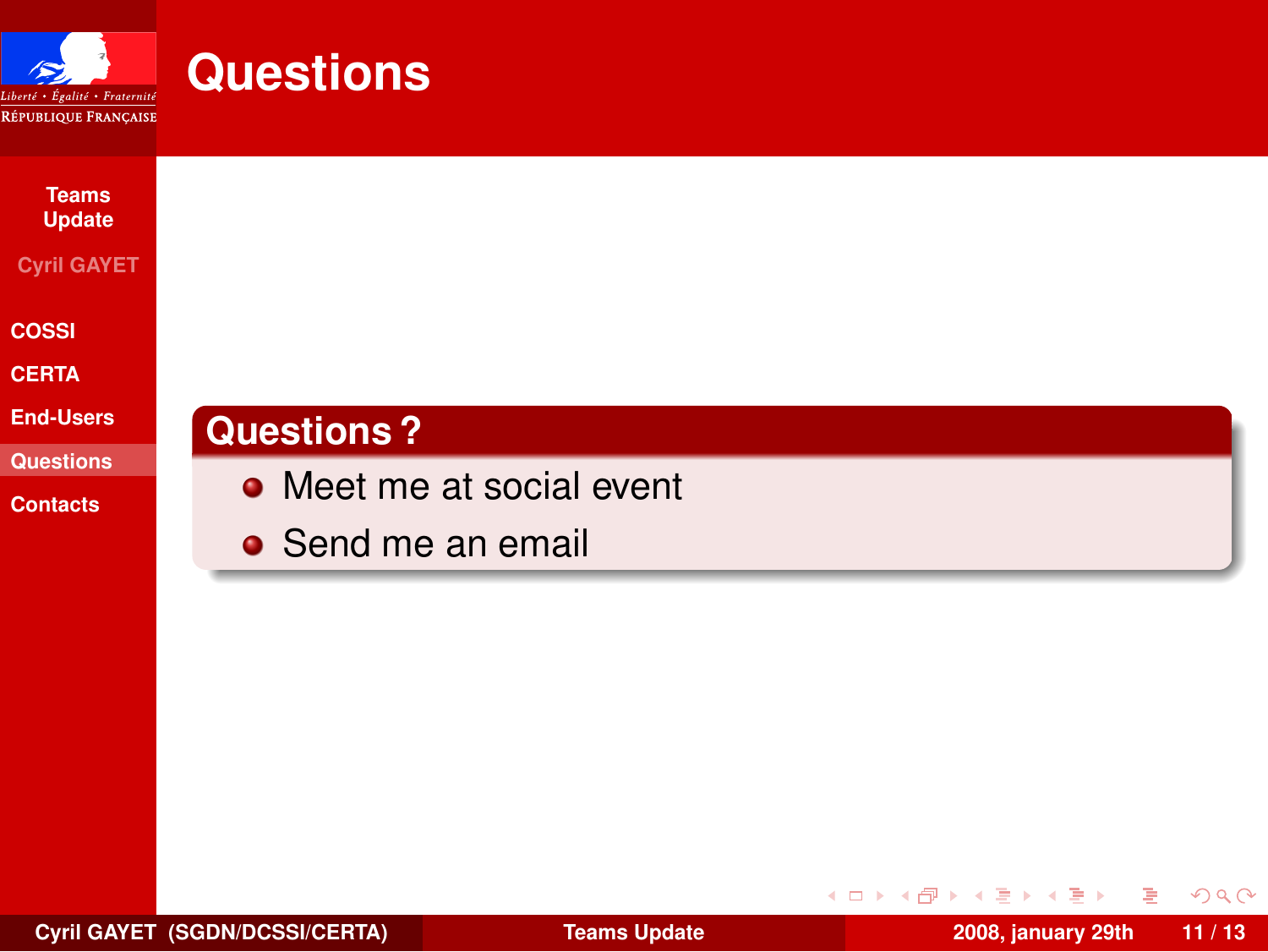

### **Teams [Update](#page-0-0) Cyril GAYET [COSSI](#page-1-0) [CERTA](#page-3-0)**

**[End-Users](#page-6-0)**

**[Questions](#page-9-0)**

**[Contacts](#page-11-0)**



**2 [Roles of the CERTA](#page-3-0)**

**3 [End-Users education in France](#page-6-0)**

**4 [Questions](#page-9-0)**



Ε

<span id="page-11-0"></span> $299$ 

 $(1 + 4\sqrt{10}) + (1 + 2\sqrt{10}) + (1 + 2\sqrt{10})$